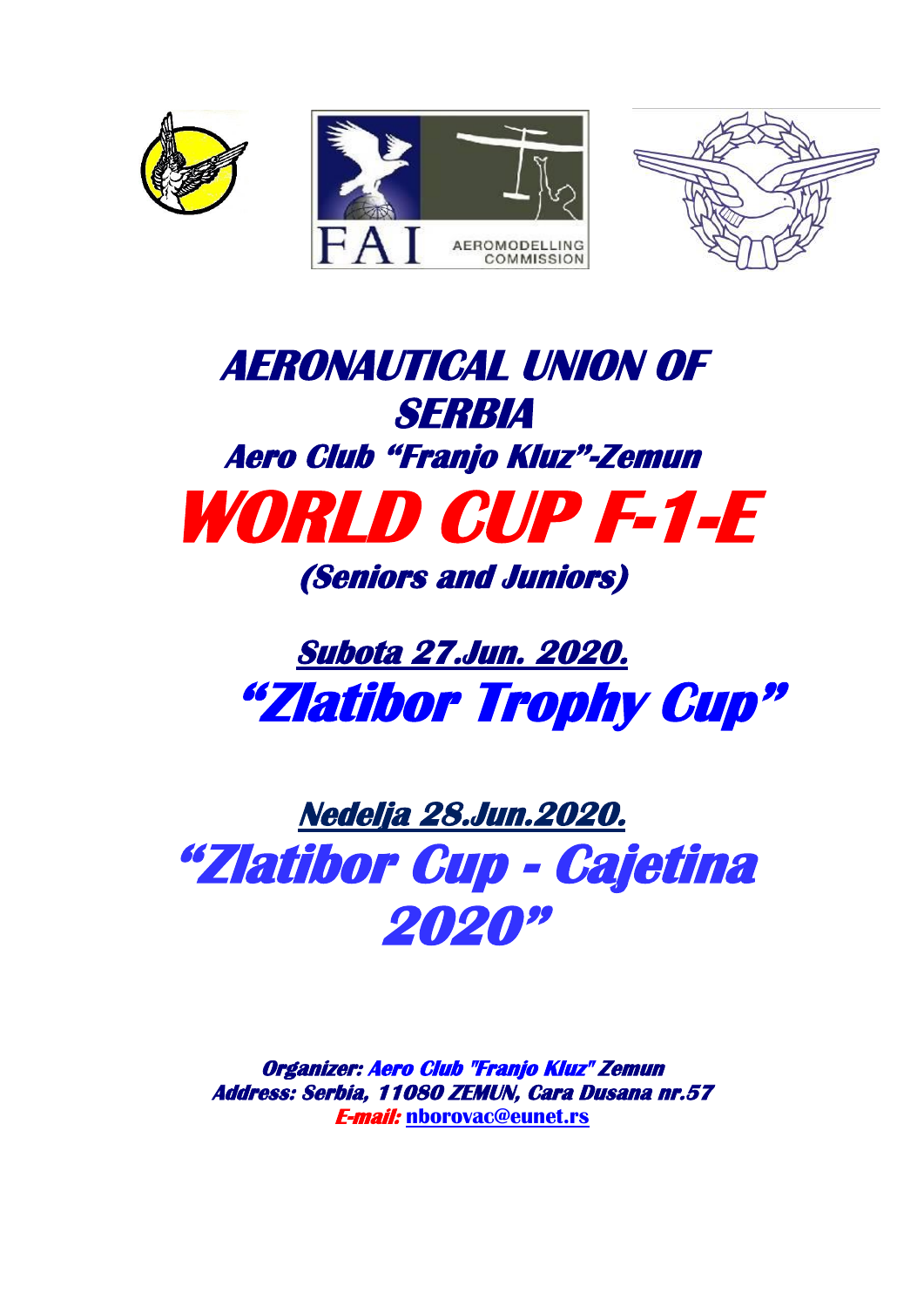| date of the competition:  | 27.jun.2020. "Zlatibor Trophy Cup"<br>"Zlatibor Cup-Cajetina 2020"<br>28.jun.2020.                                                                                                                                                        |  |  |  |
|---------------------------|-------------------------------------------------------------------------------------------------------------------------------------------------------------------------------------------------------------------------------------------|--|--|--|
| contest area:             | Zlatibor (the area where in .European and World<br>Championship in F-1-E)                                                                                                                                                                 |  |  |  |
| address of the organizer: | AERO KLUB "FRANJO KLUZ", Cara Dusana br.57, 11080Zemun<br>phone/fax: $+381$ (0) 619 164. E-mail: nborovac@eunet.rs                                                                                                                        |  |  |  |
| entry fee:                | 27.jun. "Zlatibor Trophy Cup"<br>50 EUR seniors /40 EUR juniors<br>28.jun. "Zlatibor Cup - Cajetina 2020." 50 EUR seniors /40 EUR juniors                                                                                                 |  |  |  |
| the right to compete:     | Have all aeromodellers that have valid FAI license. You have the<br>obligation to show the license at the registration on the field. You are<br>also obliged to show the license during the competition if the refry<br>asks you to do so |  |  |  |
| entry deadline:           | Applications for the competition must be with the organizers in one of<br>the given ways until 15.Jun. 2020.                                                                                                                              |  |  |  |
| Jury:                     | The Organizer keeps his right to name the jury on the day of the<br>competition                                                                                                                                                           |  |  |  |
| official languages:       | Serbian and English                                                                                                                                                                                                                       |  |  |  |
| accommodation:            | The competitors organize accommodation for themselves.                                                                                                                                                                                    |  |  |  |
| Awards:                   | The Organizer will provide trophies for the first three competitors (S/J)                                                                                                                                                                 |  |  |  |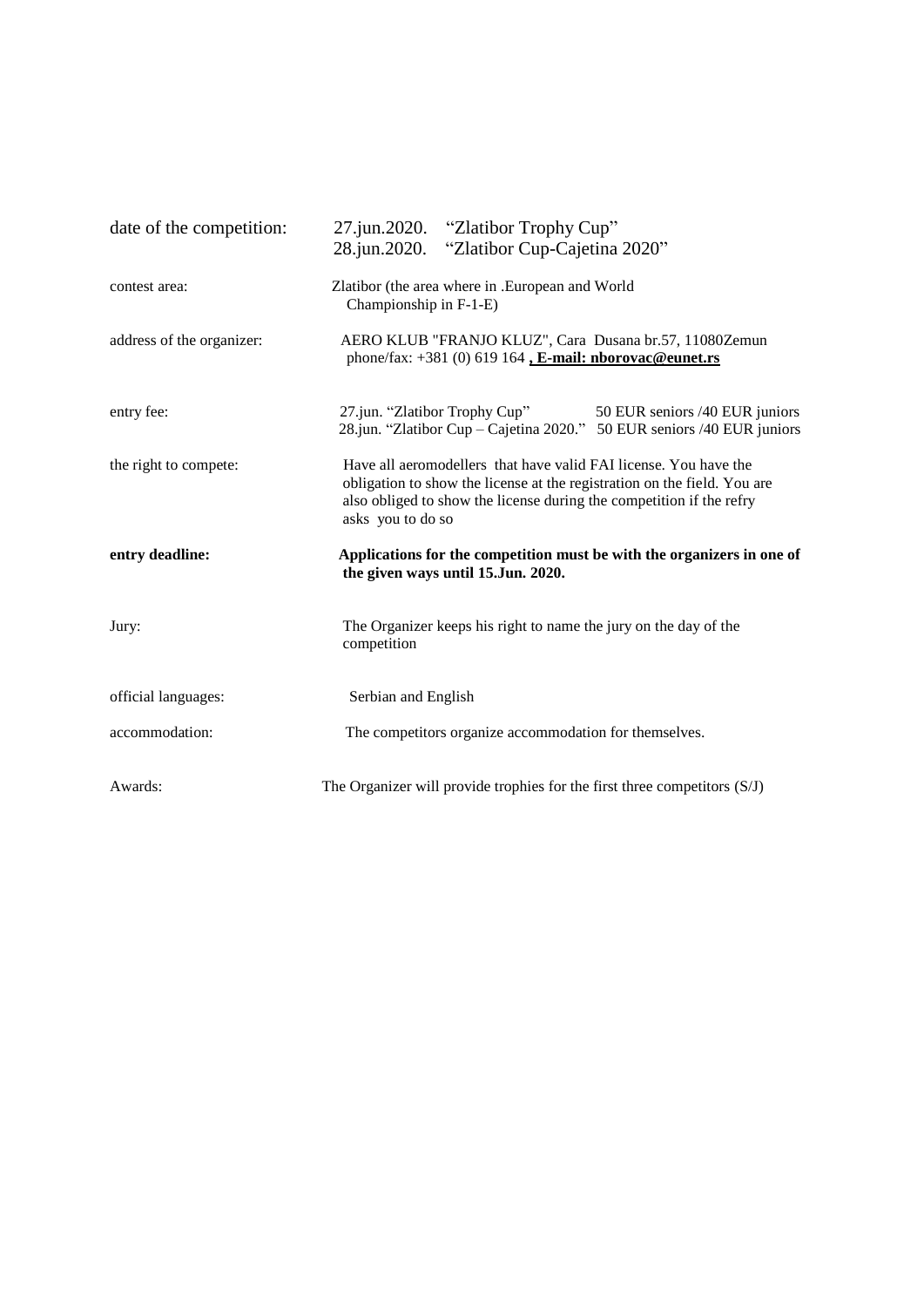## *PROGRAMM OF THE COMPETITION*

*27.jun.2020. Arrival to the field Zlatibor, registration on categories from 7.00h-8.00h* 

## **27 th Jun 2020. "Zlatibor trophy Cup"**

| 1. START-ROUND | $9.00h - 10.00h$  | (180") |
|----------------|-------------------|--------|
| 2.START-ROUND  | $10.10h - 11.10h$ | ( ? )  |
| 3.START-ROUND  | $11.20h - 12.20h$ | ( ? )  |
| 4.START-ROUND  | $12.30h - 13.30h$ | ( ? )  |
| 5.START-ROUND  | $13.40h - 14.40h$ | ( ? )  |
| <b>PAUZA</b>   | $14.40h - 16.00h$ |        |

*FLU – OFFS 16.00h - …* 

 *At the end of the competition the winners will be pronounced and given trophies (AT THE FIELD).*

*28.jun. 2020.*

*Arrival to the field Zlatibor, registration on categories from 7.00h-8.00h* 

## **28 th Jun 2020. "Zlatibor Cup – Cajetina 2020"**

| 1. START-ROUND | $9.00h - 10.00h$  | (180") |
|----------------|-------------------|--------|
| 2.START-ROUND  | $10.10h - 11.10h$ | ( ? )  |
| 3.START-ROUND  | $11.20h - 12.20h$ | ( ? )  |
| 4.START-ROUND  | $12.30h - 13.30h$ | ( ? )  |
| 5.START-ROUND  | $13.40h - 14.40h$ | ( ? )  |
| <b>PAUZA</b>   | $14.40h - 16.00h$ |        |
| FLU-OFFS       | $16.00h - $       |        |

 *At the end of the competition the winners will be pronounced and given trophies (AT THE FIELD).*

| Sport rules:      | All starts-rounds, as well as the eliminations (fly-offs) will<br>be run strictly according to the current FAI Sporting Code             |
|-------------------|------------------------------------------------------------------------------------------------------------------------------------------|
| <i>Protests:</i>  | The protest is to be in written form in one of two official<br>languages, as said in FAI Sporting Code and the price is<br><i>30 EUR</i> |
| <i>Insurance:</i> | The organizer is not responsible for any damages that may<br>occur on models, or any injuries done to a third party                      |
| Attachments:      | Registration form (we kindly ask you to send those on time<br>so they could arrive by deadline)                                          |